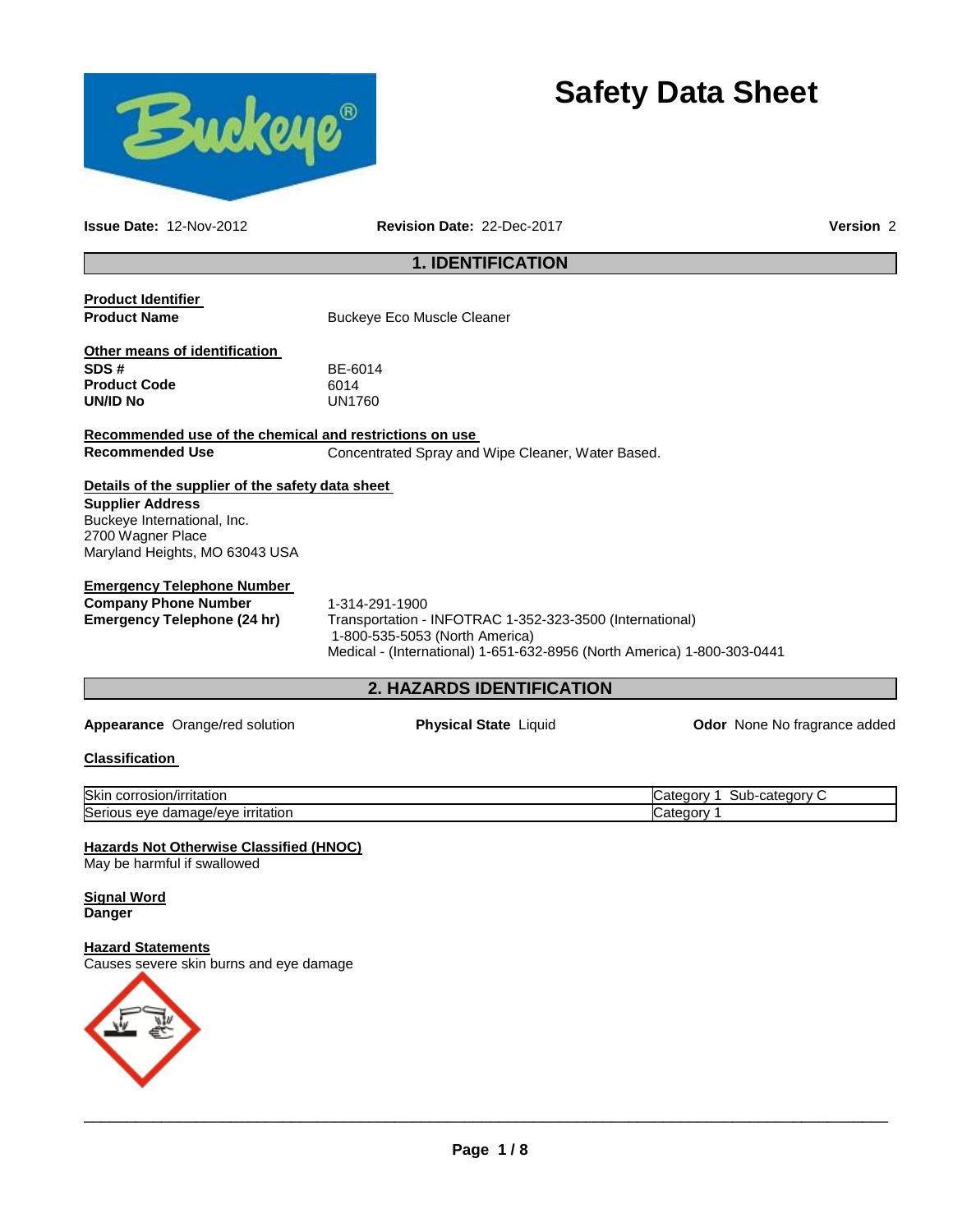# **Precautionary Statements - Prevention**

Do not breathe dust/fume/gas/mist/vapors/spray Wash face, hands and any exposed skin thoroughly after handling Wear protective gloves/protective clothing/eye protection/face protection

#### **Precautionary Statements - Response**

IF IN EYES: Rinse cautiously with water for several minutes. Remove contact lenses, if present and easy to do. Continue rinsing Immediately call a poison center or doctor/physician IF ON SKIN (or hair): Remove/Take off immediately all contaminated clothing. Rinse skin with water/shower Wash contaminated clothing before reuse If skin irritation occurs: Get medical advice/attention IF INHALED: Remove victim to fresh air and keep at rest in a position comfortable for breathing Immediately call a poison center or doctor/physician IF SWALLOWED: Call a poison center or doctor/physician Rinse mouth Do not induce vomiting

\_\_\_\_\_\_\_\_\_\_\_\_\_\_\_\_\_\_\_\_\_\_\_\_\_\_\_\_\_\_\_\_\_\_\_\_\_\_\_\_\_\_\_\_\_\_\_\_\_\_\_\_\_\_\_\_\_\_\_\_\_\_\_\_\_\_\_\_\_\_\_\_\_\_\_\_\_\_\_\_\_\_\_\_\_\_\_\_\_\_\_\_\_

#### **Precautionary Statements - Storage**

Store locked up

#### **Precautionary Statements - Disposal**

Dispose of contents/container to an approved waste disposal plant

#### **Other Hazards**

Harmful to aquatic life with long lasting effects

# **3. COMPOSITION/INFORMATION ON INGREDIENTS**

| <b>Chemical Name</b>          | <b>CAS No</b>  | Weight-% |
|-------------------------------|----------------|----------|
| Phenoxvethanol                | 122-99-6       | $<$ 20   |
| Benzyl alcohol                | $100 - 51 - 6$ | <20      |
| Octanoic Acid                 | 124-07-2       | <10      |
| Dodecyl benzene sulfonic acid | 27176-87-0     | <4       |
| Sodium hydroxide              | 1310-73-2      |          |

\*\*If Chemical Name/CAS No is "proprietary" and/or Weight-% is listed as a range, the specific chemical identity and/or percentage of composition has been withheld as a trade secret.\*\*

# **4. FIRST-AID MEASURES**

#### **First Aid Measures**

| <b>Eye Contact</b>  | Rinse cautiously with water for several minutes. Remove contact lenses, if present and<br>easy to do. Continue rinsing. Immediately call a poison center or doctor/physician.                 |
|---------------------|-----------------------------------------------------------------------------------------------------------------------------------------------------------------------------------------------|
| <b>Skin Contact</b> | Remove/Take off immediately all contaminated clothing. Rinse skin with water/shower.<br>Wash contaminated clothing before reuse. Get medical attention if irritation develops or<br>persists. |
| <b>Inhalation</b>   | Remove victim to fresh air and keep at rest in a position comfortable for breathing.<br>Immediately call a poison center or doctor/physician.                                                 |
| Ingestion           | Give two large glasses of water. Do NOT induce vomiting. Never give anything by mouth to<br>an unconscious person. Get medical attention.                                                     |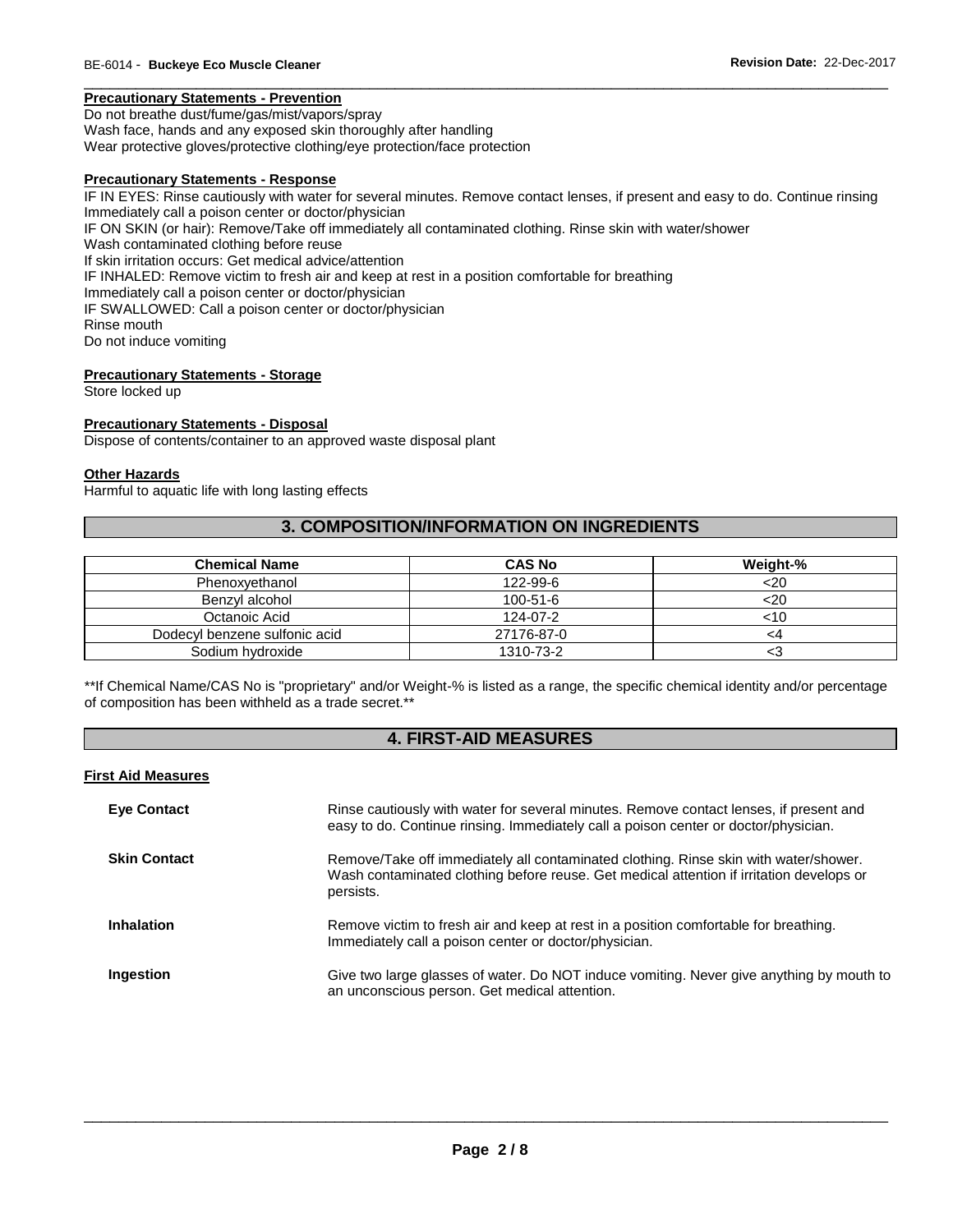#### **Most important symptoms and effects**

**Symptoms** Causes severe skin burns and eye damage.

# **Indication of any immediate medical attention and special treatment needed**

**Notes to Physician**  Treat symptomatically.

# **5. FIRE-FIGHTING MEASURES**

\_\_\_\_\_\_\_\_\_\_\_\_\_\_\_\_\_\_\_\_\_\_\_\_\_\_\_\_\_\_\_\_\_\_\_\_\_\_\_\_\_\_\_\_\_\_\_\_\_\_\_\_\_\_\_\_\_\_\_\_\_\_\_\_\_\_\_\_\_\_\_\_\_\_\_\_\_\_\_\_\_\_\_\_\_\_\_\_\_\_\_\_\_

#### **Suitable Extinguishing Media**

Use extinguishing measures that are appropriate to local circumstances and the surrounding environment.

#### **Unsuitable Extinguishing Media** Not determined.

#### **Specific Hazards Arising from the Chemical**

Combustion products may be toxic.

**Hazardous Combustion Products** Carbon oxides. Nitrogen oxides (NOx). Sulfur oxides.

#### **Protective equipment and precautions for firefighters**

As in any fire, wear self-contained breathing apparatus pressure-demand, MSHA/NIOSH (approved or equivalent) and full protective gear.

# **6. ACCIDENTAL RELEASE MEASURES**

#### **Personal precautions, protective equipment and emergency procedures**

| <b>Personal Precautions</b>                          | Use personal protection recommended in Section 8.                                                                                                                   |
|------------------------------------------------------|---------------------------------------------------------------------------------------------------------------------------------------------------------------------|
| <b>Environmental Precautions</b>                     | Prevent from entering into soil, ditches, sewers, waterways and/or groundwater. See<br>Section 12, Ecological Information. See Section 13: DISPOSAL CONSIDERATIONS. |
| Methods and material for containment and cleaning up |                                                                                                                                                                     |
| <b>Methods for Containment</b>                       | Prevent further leakage or spillage if safe to do so.                                                                                                               |

# **Methods for Clean-Up** Pick up with mop, wet/dry vac, or absorbent material. Rinse area with clear water and allow floor to dry before allowing traffic.

# **7. HANDLING AND STORAGE**

#### **Precautions for safe handling**

**Advice on Safe Handling** Handle in accordance with good industrial hygiene and safety practice. Use personal protection recommended in Section 8. Avoid contact with skin, eyes or clothing. Wash face, hands, and any exposed skin thoroughly after handling. Do not breathe dust/fume/gas/mist/vapors/spray. Keep containers closed when not in use.

#### **Conditions for safe storage, including any incompatibilities**

| <b>Storage Conditions</b>  | Keep container tightly closed and store in a cool, dry and well-ventilated place. Store at<br>room temperature. Store locked up. |
|----------------------------|----------------------------------------------------------------------------------------------------------------------------------|
| <b>Packaging Materials</b> | May damage some plastics.                                                                                                        |
| Incompatible Materials     | Chlorine bleach.                                                                                                                 |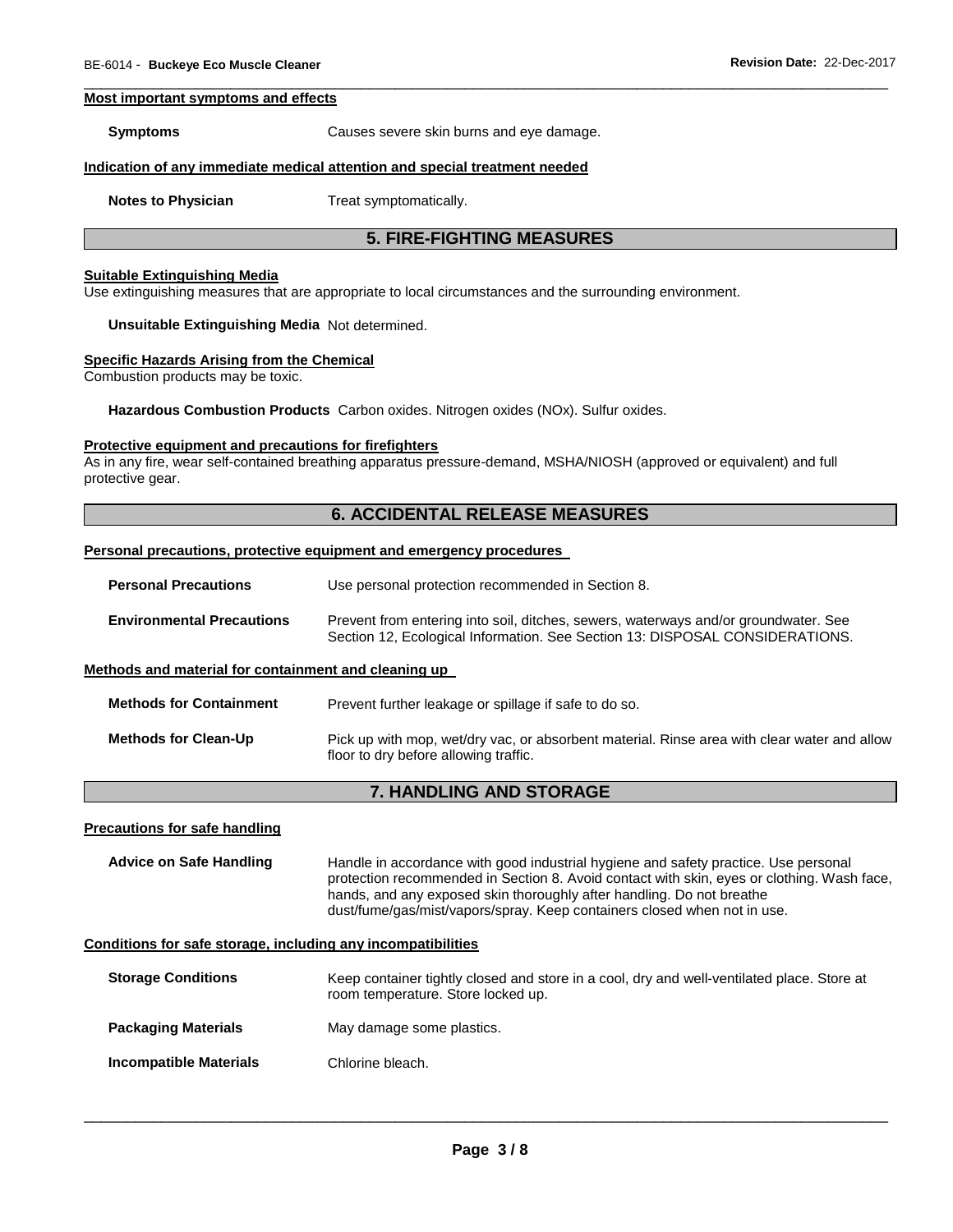# \_\_\_\_\_\_\_\_\_\_\_\_\_\_\_\_\_\_\_\_\_\_\_\_\_\_\_\_\_\_\_\_\_\_\_\_\_\_\_\_\_\_\_\_\_\_\_\_\_\_\_\_\_\_\_\_\_\_\_\_\_\_\_\_\_\_\_\_\_\_\_\_\_\_\_\_\_\_\_\_\_\_\_\_\_\_\_\_\_\_\_\_\_ **8. EXPOSURE CONTROLS/PERSONAL PROTECTION**

### **Exposure Guidelines**

| <b>Chemical Name</b> | <b>ACGIH TLV</b>            | OSHA PEL                              | <b>NIOSH IDLH</b>           |
|----------------------|-----------------------------|---------------------------------------|-----------------------------|
| Sodium hvdroxide     | Ceiling: $2 \text{ mg/m}^3$ | TWA: $2 \text{ ma/m}^3$               | IDLH: $10 \text{ mg/m}^3$   |
| 1310-73-2            |                             | (vacated) Ceiling: $2 \text{ mg/m}^3$ | Ceiling: $2 \text{ mg/m}^3$ |

# **Appropriate engineering controls**

# **Individual protection measures, such as personal protective equipment**

| <b>Eve/Face Protection</b>      | Use safety glasses or chemical splash goggles.                                                        |
|---------------------------------|-------------------------------------------------------------------------------------------------------|
| <b>Skin and Body Protection</b> | Wear rubber gloves or other impervious gloves.                                                        |
| <b>Respiratory Protection</b>   | No protection is ordinarily required under normal conditions of use and with adequate<br>ventilation. |

**General Hygiene Considerations** Handle in accordance with good industrial hygiene and safety practice.

# **9. PHYSICAL AND CHEMICAL PROPERTIES**

# **Information on basic physical and chemical properties**

| <b>Physical State</b>               | Liquid                        |                       |                         |
|-------------------------------------|-------------------------------|-----------------------|-------------------------|
| Appearance                          | Orange/red solution           | Odor                  | None No fragrance added |
| <b>Color</b>                        | Red-orange                    | <b>Odor Threshold</b> | Not determined          |
| <b>Property</b>                     | Values                        | Remarks • Method      |                         |
| рH                                  | $10.4 \pm 0.2$ (conc)         |                       |                         |
|                                     | $10.2 \pm 0.2$ (1:6 dilution) |                       |                         |
| <b>Melting Point/Freezing Point</b> | Not determined                |                       |                         |
| <b>Boiling Point/Boiling Range</b>  | 100 °C / 212 °F               |                       |                         |
| <b>Flash Point</b>                  | None                          | Tag Closed Cup        |                         |
| <b>Evaporation Rate</b>             | 1.0                           | (Water = 1)           |                         |
| <b>Flammability (Solid, Gas)</b>    | Liquid-Not applicable         |                       |                         |
| <b>Upper Flammability Limits</b>    | Not applicable                |                       |                         |
| <b>Lower Flammability Limit</b>     | Not applicable                |                       |                         |
| <b>Vapor Pressure</b>               | Not determined                |                       |                         |
| <b>Vapor Density</b>                | Not determined                |                       |                         |
| <b>Specific Gravity</b>             | 1.058                         | $(1=Water)$           |                         |
| <b>Water Solubility</b>             | Infinite                      |                       |                         |
| Solubility in other solvents        | Not determined                |                       |                         |
| <b>Partition Coefficient</b>        | Not determined                |                       |                         |
| <b>Auto-ignition Temperature</b>    | Not applicable                |                       |                         |
| <b>Decomposition Temperature</b>    | Not determined                |                       |                         |
| <b>Kinematic Viscosity</b>          | Not determined                |                       |                         |
| <b>Dynamic Viscosity</b>            | Not determined                |                       |                         |
| <b>Explosive Properties</b>         | Not determined                |                       |                         |
| <b>Oxidizing Properties</b>         | Not determined                |                       |                         |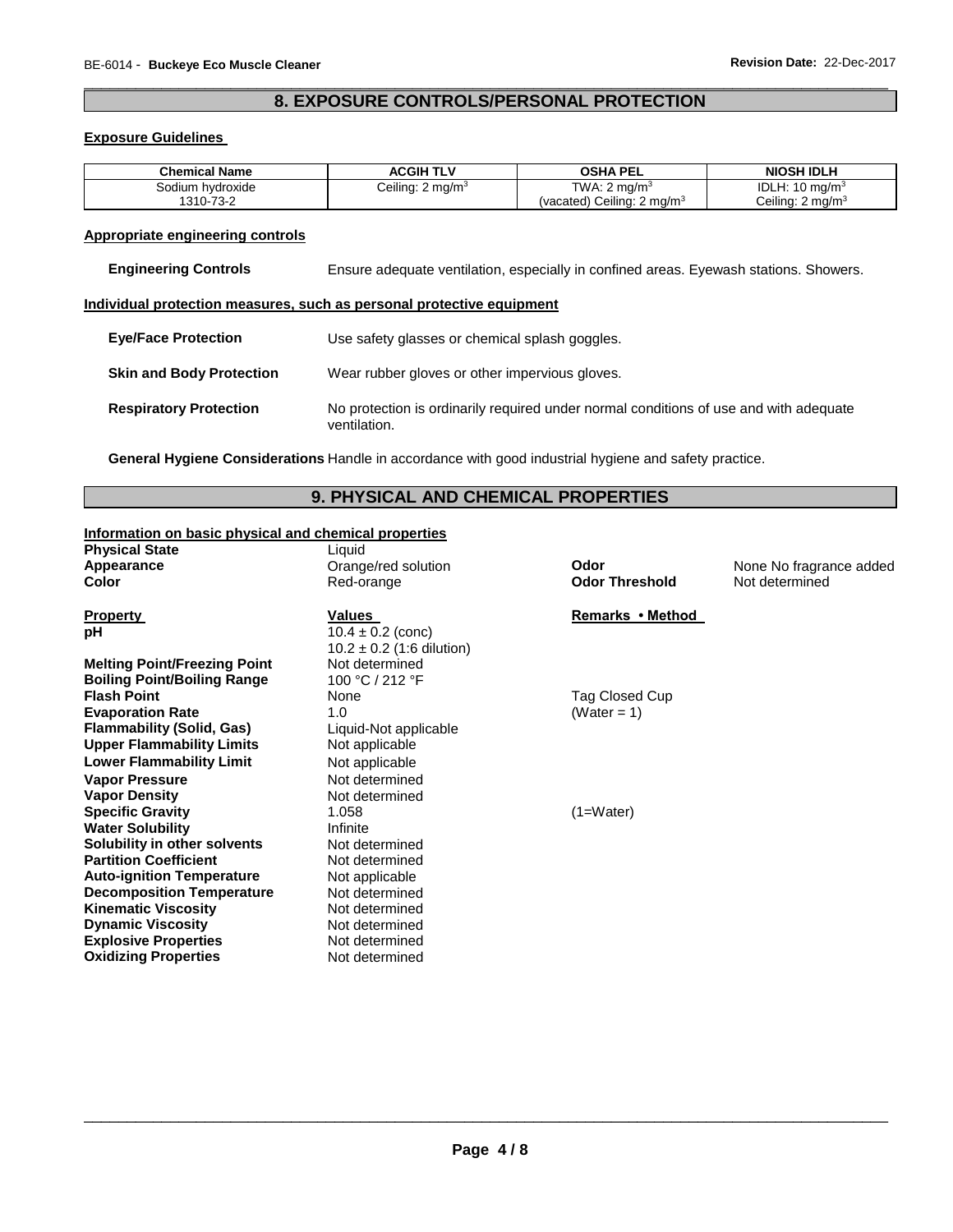# \_\_\_\_\_\_\_\_\_\_\_\_\_\_\_\_\_\_\_\_\_\_\_\_\_\_\_\_\_\_\_\_\_\_\_\_\_\_\_\_\_\_\_\_\_\_\_\_\_\_\_\_\_\_\_\_\_\_\_\_\_\_\_\_\_\_\_\_\_\_\_\_\_\_\_\_\_\_\_\_\_\_\_\_\_\_\_\_\_\_\_\_\_ **10. STABILITY AND REACTIVITY**

#### **Reactivity**

Not reactive under normal conditions.

#### **Chemical Stability**

Stable under recommended storage conditions.

#### **Possibility of Hazardous Reactions**

None under normal processing.

# Hazardous Polymerization Hazardous polymerization does not occur.

#### **Conditions to Avoid**

Keep separated from incompatible substances. Keep out of reach of children.

#### **Incompatible Materials**

Chlorine bleach.

#### **Hazardous Decomposition Products**

Carbon oxides. Nitrogen oxides (NOx). Sulfur oxides.

# **11. TOXICOLOGICAL INFORMATION**

#### **Information on likely routes of exposure**

#### **Product Information**

| <b>Eye Contact</b>  | Causes severe eye damage.        |  |  |
|---------------------|----------------------------------|--|--|
| <b>Skin Contact</b> | Causes severe skin burns.        |  |  |
| <b>Inhalation</b>   | Avoid breathing vapors or mists. |  |  |
| Ingestion           | May be harmful if swallowed.     |  |  |

#### **Component Information**

| <b>Chemical Name</b>                        | Oral LD50             | <b>Dermal LD50</b>                         | <b>Inhalation LC50</b> |
|---------------------------------------------|-----------------------|--------------------------------------------|------------------------|
| Benzyl alcohol<br>$100 - 51 - 6$            | $= 1230$ mg/kg (Rat)  | $= 2000$ mg/kg (Rabbit)                    | $= 8.8$ mg/L (Rat) 4 h |
| Phenoxyethanol<br>122-99-6                  | $= 1260$ mg/kg (Rat)  | $= 5$ mL/kg (Rabbit) = 14422 mg/kg<br>Rat` | -                      |
| Octanoic Acid<br>124-07-2                   | $= 10080$ mg/kg (Rat) | $>$ 5 g/kg (Rabbit)                        | -                      |
| Dodecyl benzene sulfonic acid<br>27176-87-0 | $= 500$ mg/kg (Rat)   | -                                          | -                      |
| Sodium hydroxide<br>1310-73-2               |                       | $= 1350$ mg/kg (Rabbit)                    | -                      |

#### **Information on physical, chemical and toxicological effects**

**Symptoms** Please see section 4 of this SDS for symptoms.

# **Delayed and immediate effects as well as chronic effects from short and long-term exposure**

**Carcinogenicity** Based on the information provided, this product does not contain any carcinogens or potential carcinogens as listed by OSHA, IARC or NTP.

#### **Numerical measures of toxicity**

Not determined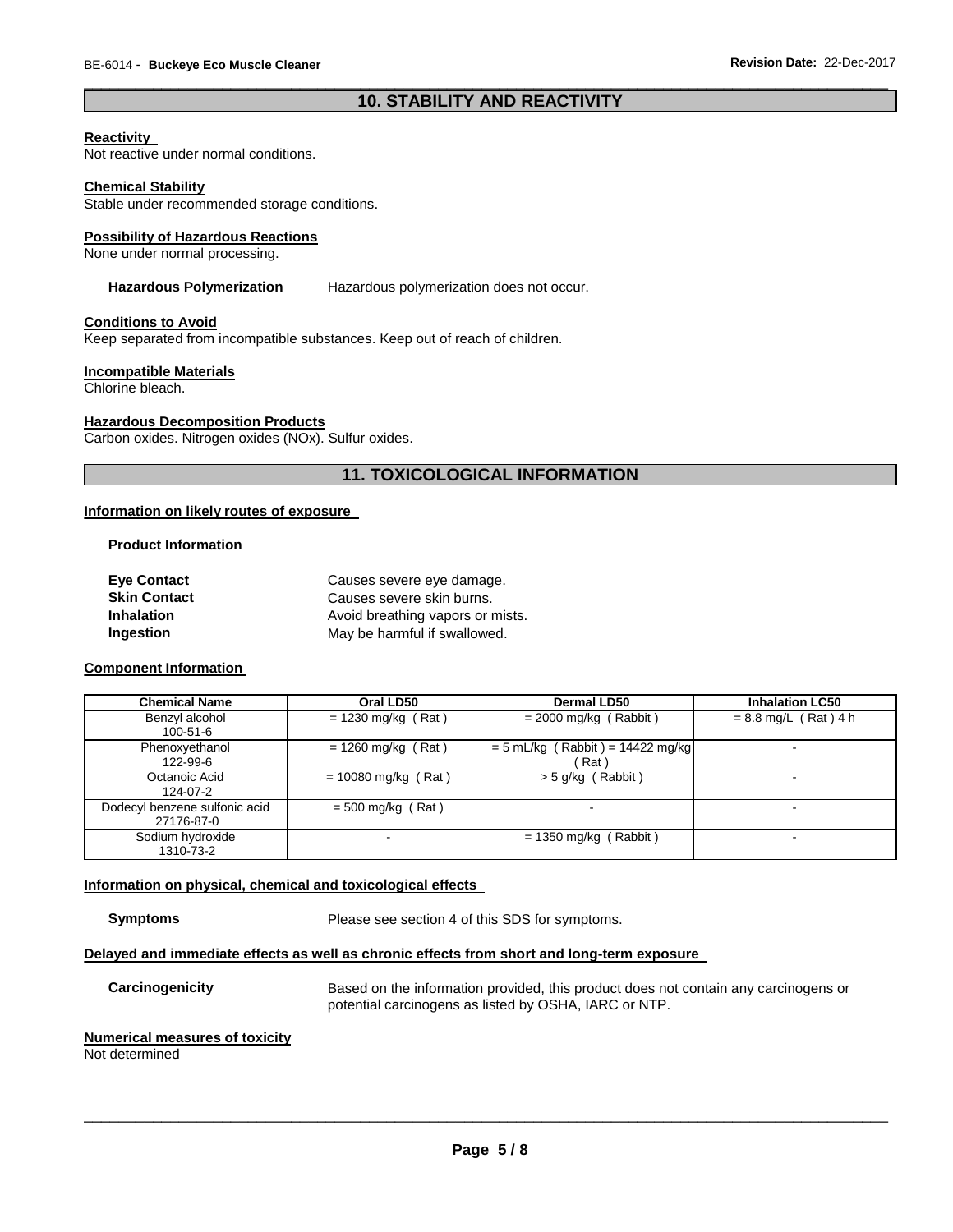# \_\_\_\_\_\_\_\_\_\_\_\_\_\_\_\_\_\_\_\_\_\_\_\_\_\_\_\_\_\_\_\_\_\_\_\_\_\_\_\_\_\_\_\_\_\_\_\_\_\_\_\_\_\_\_\_\_\_\_\_\_\_\_\_\_\_\_\_\_\_\_\_\_\_\_\_\_\_\_\_\_\_\_\_\_\_\_\_\_\_\_\_\_ **12. ECOLOGICAL INFORMATION**

# **Ecotoxicity**

Harmful to aquatic life with long lasting effects.

# **Component Information**

| <b>Chemical Name</b>                           | Algae/aquatic plants                                  | <b>Fish</b>                                                                                                                                                                  | <b>Toxicity to</b><br>microorganisms                                                                         | Crustacea                                    |
|------------------------------------------------|-------------------------------------------------------|------------------------------------------------------------------------------------------------------------------------------------------------------------------------------|--------------------------------------------------------------------------------------------------------------|----------------------------------------------|
| Benzyl alcohol<br>$100 - 51 - 6$               | 35: 3 h Anabaena variabilis<br>mg/L EC50              | 460: 96 h Pimephales<br>promelas mg/L LC50 static<br>10: 96 h Lepomis<br>macrochirus mg/L LC50<br>static                                                                     | $EC50 = 50$ mg/L 5 min<br>$EC50 = 63.7$ mg/L 15 min<br>$EC50 = 63.7$ mg/L 5 min<br>$EC50 = 71.4$ mg/L 30 min | 23: 48 h water flea mg/L<br>EC <sub>50</sub> |
| Phenoxyethanol<br>122-99-6                     | 500: 72 h Desmodesmus<br>subspicatus mg/L EC50        | 337 - 352: 96 h Pimephales<br>promelas mg/L LC50 flow-<br>through 366: 96 h<br>Pimephales promelas mg/L<br>LC50 static 220 - 460: 96 h<br>Leuciscus idus mg/L LC50<br>static | $EC50 = 32.4$ mg/L 5 min<br>$EC50 = 880$ mg/L 17 h                                                           | 500: 48 h Daphnia magna<br>mg/L EC50         |
| Octanoic Acid<br>124-07-2                      |                                                       | 310: 96 h Oryzias latipes<br>mg/L LC50 semi-static 110:<br>96 h Brachydanio rerio mg/L<br>LC50 semi-static                                                                   |                                                                                                              | 170: 24 h Daphnia magna<br>mg/L EC50         |
| Dodecyl benzene sulfonic<br>acid<br>27176-87-0 | 29: 96 h Pseudokirchneriella<br>subcapitata mg/L EC50 | 10.8: 96 h Oncorhynchus<br>mykiss mg/L LC50 static 3.5<br>- 10: 96 h Brachydanio rerio<br>mg/L LC50 static                                                                   |                                                                                                              | 5.88: 48 h Daphnia magna<br>mg/L EC50        |
| Sodium hydroxide<br>1310-73-2                  |                                                       | 45.4: 96 h Oncorhynchus<br>mykiss mg/L LC50 static                                                                                                                           |                                                                                                              |                                              |

# **Persistence/Degradability**

Not determined.

# **Bioaccumulation**

Not determined.

# **Mobility**

| <b>Chemical Name</b>       | <b>Partition Coefficient</b> |
|----------------------------|------------------------------|
| Benzyl alcohol<br>100-51-6 | 1.1                          |
| Phenoxyethanol<br>122-99-6 | 1.13                         |
| Octanoic Acid<br>124-07-2  | 2.92                         |

# **Other Adverse Effects**

Not determined

# **13. DISPOSAL CONSIDERATIONS**

# **Waste Treatment Methods**

| <b>Disposal of Wastes</b>     | Disposal should be in accordance with applicable regional, national and local laws and<br>regulations. |
|-------------------------------|--------------------------------------------------------------------------------------------------------|
| <b>Contaminated Packaging</b> | Disposal should be in accordance with applicable regional, national and local laws and<br>regulations. |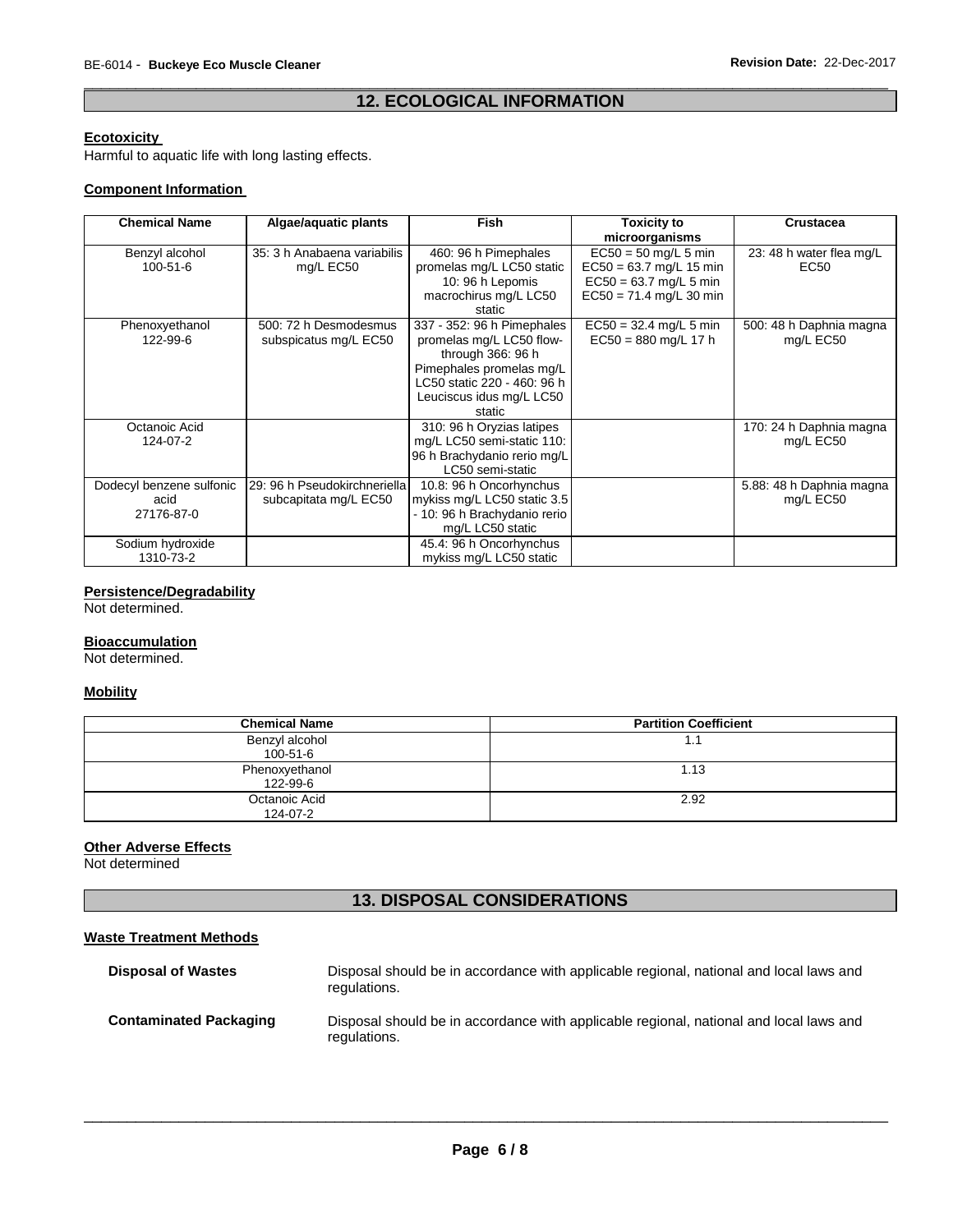#### **California Hazardous Waste Status**

| <b>Chemical Name</b><br>Sodium hydroxide |                                                                                                                                | California Hazardous Waste Status<br>Toxic                 |  |  |
|------------------------------------------|--------------------------------------------------------------------------------------------------------------------------------|------------------------------------------------------------|--|--|
|                                          |                                                                                                                                |                                                            |  |  |
|                                          |                                                                                                                                |                                                            |  |  |
|                                          |                                                                                                                                | <b>14. TRANSPORT INFORMATION</b>                           |  |  |
| <b>Note</b>                              | Please see current shipping paper for most up to date shipping information, including<br>exemptions and special circumstances. |                                                            |  |  |
| <u>DOT</u>                               |                                                                                                                                |                                                            |  |  |
| <b>UN/ID No</b>                          | <b>UN1760</b>                                                                                                                  |                                                            |  |  |
| <b>Proper Shipping Name</b>              | Corrosive liquid, n.o.s. (Octanoic acid, Sodium hydroxide)                                                                     |                                                            |  |  |
| <b>Hazard Class</b>                      | 8                                                                                                                              |                                                            |  |  |
| <b>Packing Group</b>                     | III                                                                                                                            |                                                            |  |  |
| IATA                                     |                                                                                                                                |                                                            |  |  |
| <b>UN/ID No</b>                          | <b>UN1760</b>                                                                                                                  |                                                            |  |  |
| <b>Proper Shipping Name</b>              |                                                                                                                                | Corrosive liquid, n.o.s. (Octanoic acid, Sodium hydroxide) |  |  |
| <b>Hazard Class</b>                      | 8                                                                                                                              |                                                            |  |  |
| <b>Packing Group</b>                     | Ш                                                                                                                              |                                                            |  |  |
| <b>IMDG</b>                              |                                                                                                                                |                                                            |  |  |
| <b>UN/ID No</b>                          | <b>UN1760</b>                                                                                                                  |                                                            |  |  |
| <b>Proper Shipping Name</b>              |                                                                                                                                | Corrosive liquid, n.o.s. (Octanoic acid, Sodium hydroxide) |  |  |
| <b>Hazard Class</b>                      | 8                                                                                                                              |                                                            |  |  |
| <b>Packing Group</b>                     | Ш                                                                                                                              |                                                            |  |  |

\_\_\_\_\_\_\_\_\_\_\_\_\_\_\_\_\_\_\_\_\_\_\_\_\_\_\_\_\_\_\_\_\_\_\_\_\_\_\_\_\_\_\_\_\_\_\_\_\_\_\_\_\_\_\_\_\_\_\_\_\_\_\_\_\_\_\_\_\_\_\_\_\_\_\_\_\_\_\_\_\_\_\_\_\_\_\_\_\_\_\_\_\_

# **15. REGULATORY INFORMATION**

# **International Inventories**

| <b>Chemical Name</b>             | <b>TSCA</b> | <b>DSL</b> | <b>NDSL</b> | <b>EINECS</b> | <b>ELINCS</b> | <b>ENCS</b> | <b>IECSC</b> | <b>KECL</b> | <b>PICCS</b> | <b>AICS</b> |
|----------------------------------|-------------|------------|-------------|---------------|---------------|-------------|--------------|-------------|--------------|-------------|
| Phenoxyethanol                   | Present     |            |             | Present       |               | Present     |              | Present     |              |             |
| Benzyl alcohol                   | Present     |            |             | Present       |               | Present     | v            | Present     |              |             |
| Octanoic Acid                    | Present     |            |             | Present       |               | Present     |              | Present     |              |             |
| Dodecyl benzene sulfonic<br>acid | Present     |            |             | Present       |               | Present     |              | Present     |              |             |
| Sodium hydroxide                 | Present     |            |             | Present       |               | Present     | ∧            | Present     |              |             |

#### **Legend:**

*TSCA - United States Toxic Substances Control Act Section 8(b) Inventory* 

*DSL/NDSL - Canadian Domestic Substances List/Non-Domestic Substances List* 

*EINECS/ELINCS - European Inventory of Existing Chemical Substances/European List of Notified Chemical Substances* 

*ENCS - Japan Existing and New Chemical Substances* 

*IECSC - China Inventory of Existing Chemical Substances* 

*KECL - Korean Existing and Evaluated Chemical Substances* 

*PICCS - Philippines Inventory of Chemicals and Chemical Substances* 

*AICS - Australian Inventory of Chemical Substances*